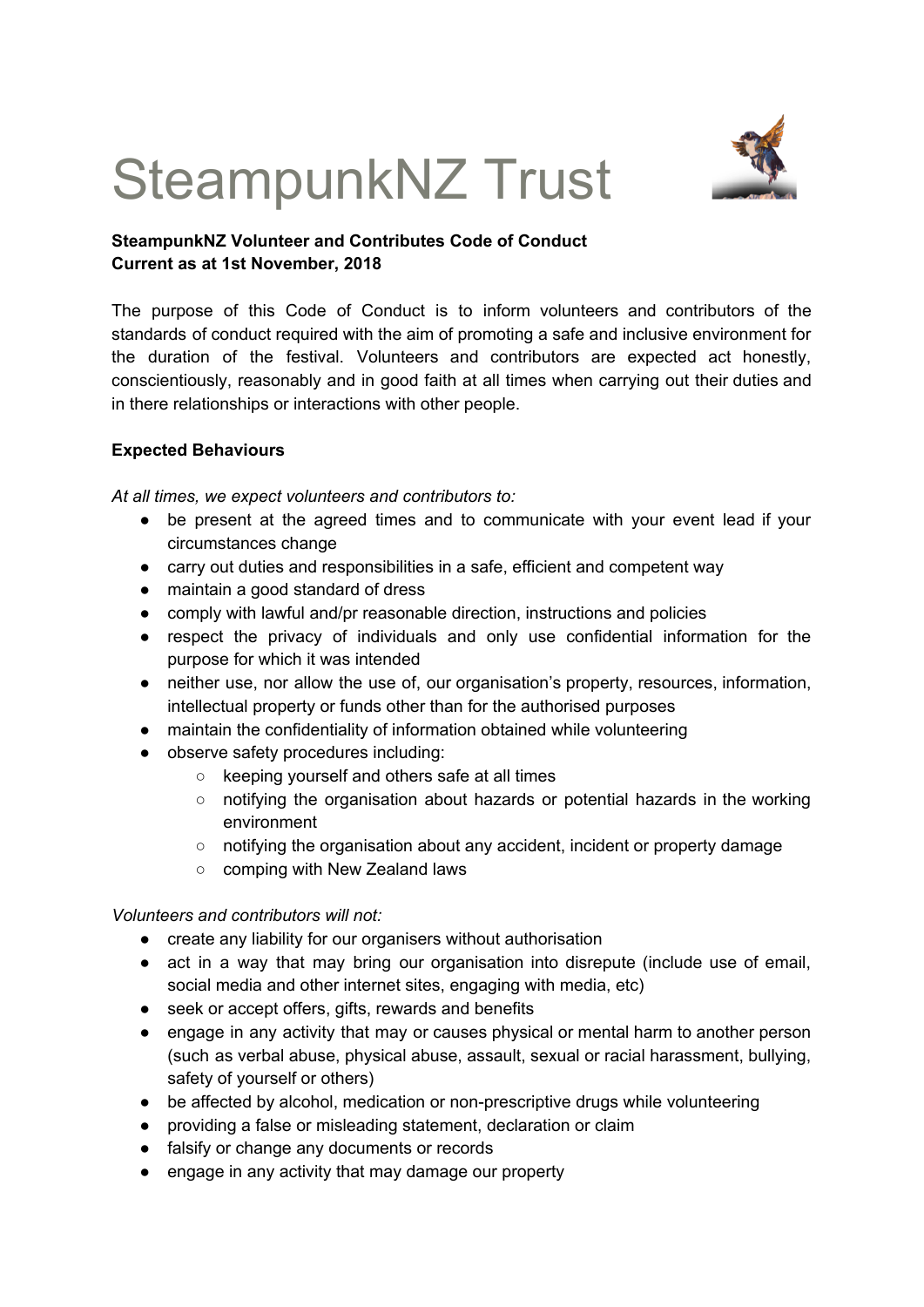- have unauthorised possession of property belonging to anyone else
- engage in criminal activity in our workplace